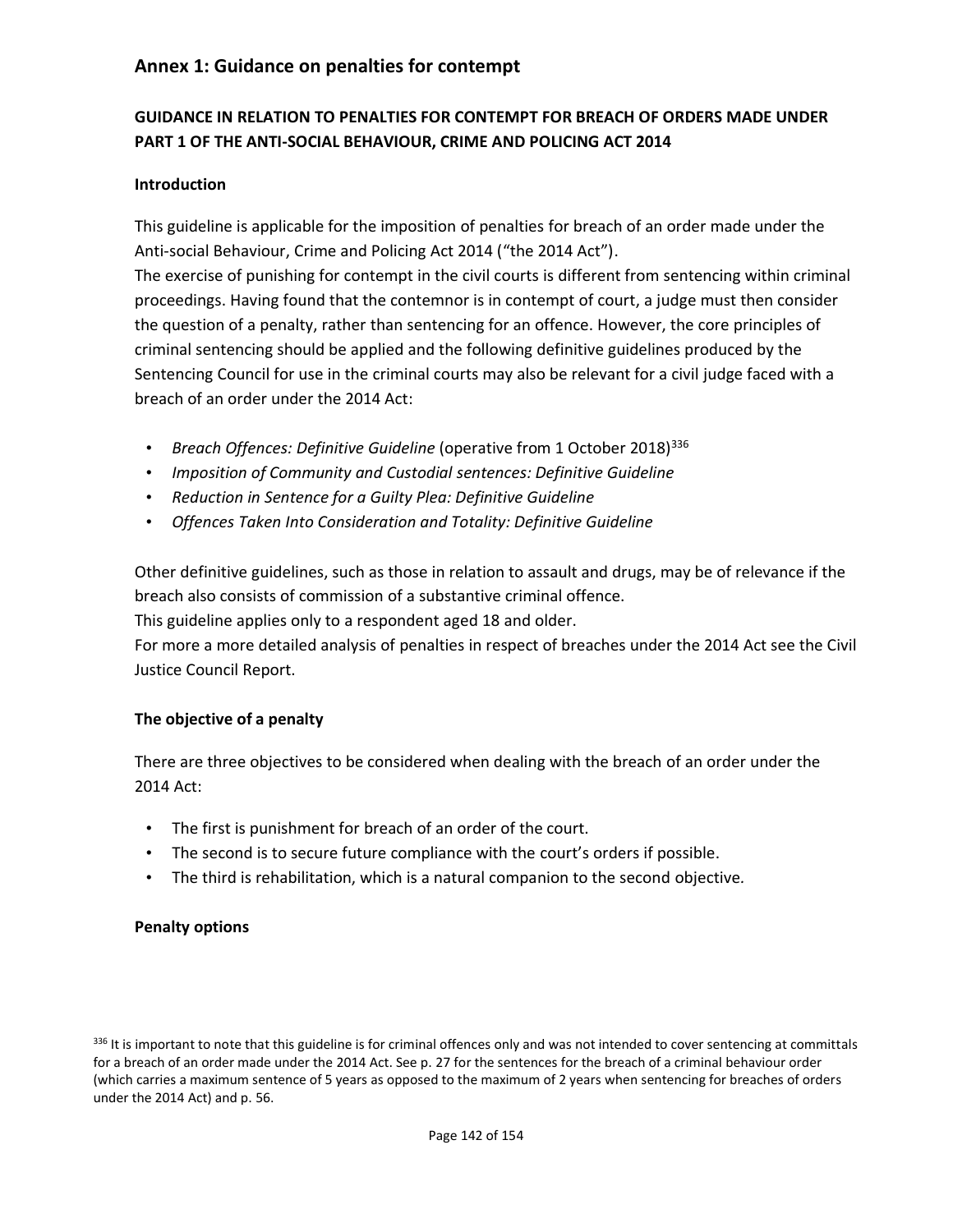When dealing with a contemnor for a breach of an order under the 2014 Act the court has the following five options:

- An immediate order for committal to prison.
- A suspended order for committal to prison.
- Adjourning the consideration of a penalty, if appropriate with amendment of the injunction to include a positive requirement.
- $\bullet$  A fine.
- No order.

Section 14 of the Contempt of Court Act 1981 sets out that the **maximum term** that can be imposed on any occasion is 2 years' imprisonment. Importantly this is not a maximum of 2 years per breach, but a maximum of 2 years on any occasion. This is so even if an element of the penalty imposed is the activation of a suspended order for committal passed on a previous occasion.

**Custody must be reserved as a punishment for the most serious offences**. A custodial penalty must not be imposed unless the breach or the combination of the breach and one or more breaches associated with it, was so serious that only a custodial penalty can be justified.<sup>337</sup>

A penalty must be considered for each breach found proved, and the terms of imprisonment may be concurrent or consecutive to each other. It is a basic principle of sentencing that consideration must be given to the **totality** of the penalties imposed, simply adding up what may well be entirely appropriate penalties for each individual breach may lead to an excessive total that is wrong in principle. **The appropriate period of custody must be the least period which the seriousness of the respondent's breaches can properly justify**.

**One half of the custodial term will be served in prison** before automatic release.<sup>338</sup> As a result particular consideration should be given to the practical effect of short custodial terms.<sup>339</sup> Unlike the sentences imposed in the criminal courts, **time spent on remand is not automatically deducted from a term of imprisonment** imposed on a committal for contempt of court. When giving credit for time spend on remand, double the period should be deducted from the term which would have been imposed (as a custodial term of 10 days will result in 5 days served; so a period of 5 days on remand is equivalent to 10 days off the term).

The court can suspend an order for committal to prison. **For a suspended order to be an available option the custody threshold must have been passed,** i.e. a judge must be clear that an immediate custodial penalty would have been imposed had the power to suspend not been available. A suspended custodial order is not a step or stage before a custodial sentence is justified.

Page 143 of 154 339 If a prisoner is due for release at a weekend, it will take place on the preceding Friday: prisons do not release at weekends.

<sup>337</sup> There is a specific sentencing guideline in relation to custodial sentences: *Imposition of Community and Custodial Sentences: Definitive Guideline.*

<sup>338</sup> See the Criminal Justice Act 2003 section 258. As a result, if the custodial term is expressed in days it is desirable that it should be an even period of days.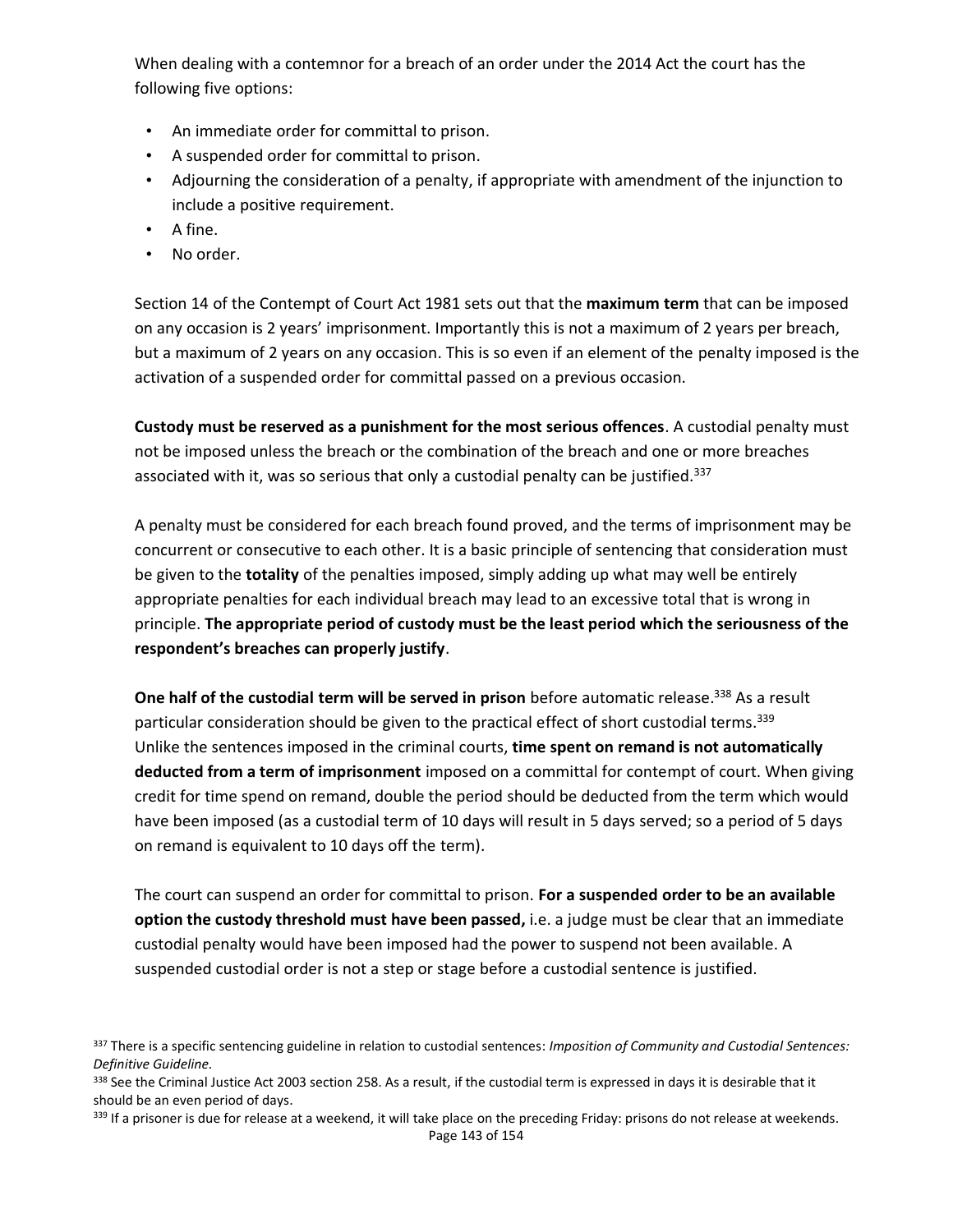The court should decide the appropriate length of the custodial term before considering if it is appropriate to suspend it. **The period of suspension (the operational period) must not be disproportionate to the term or to the gravity of the conduct**. It should ordinarily be for a fixed period (or until the expiry of the injunction if that is earlier than the period that would otherwise have been imposed).

#### The court has **no power to order the equivalent of a community sentence**.

A criminal court can defer passing sentence for up to six months and may impose any conditions during the period of deferment that it considers appropriate. The purpose of **deferment** is to enable the court to have regard to the offender's conduct after conviction or any change in his or her circumstances, including the extent to which the offender has complied with any requirements imposed by the court. **A civil court can achieve the same aims by adjourning the consideration of penalty** ("adjourned consideration") to enable regard to be had to the respondent's future conduct, including, if appropriate, on terms, effected by changing/adding to the terms of the underlying injunction (including through adding a positive requirement). Ordinarily the adjournment should be for a finite period and to a fixed hearing date (preferably before the same judge). Although there is no set time limit the adjournment should **not normally be in excess of 6 months**. The court should also give a clear indication of the penalty it would have imposed if it had decided not to adjourn and must ensure that the respondent clearly understands the consequences of failure to comply with terms of the order.

If either a suspended committal order or an adjourned consideration has a positive requirement forming part of an amended order consideration should be given to **ordering a review** after a suitable period to consider progress/compliance.

### **A stepped approach**

To arrive at an appropriate penalty for the contempt a stepped approach is necessary.

**The first step** is determining the seriousness of the breach/es. That depends upon assessments of culpability and harm.

**The second step** is to use the table set out below to identify the "starting point" and "category range". The table assumes that breaches have been proved at a hearing.<sup>340</sup> The penalty is then adjusted to take account of other factors. There is a non-exhaustive list of additional factual elements, some aggravating and some mitigating, which should be considered. **The third step** is for a reduction to reflect any admission/s of the breach/es. At this stage the *Reduction in Sentence for a Guilty Plea: Definitive Guideline* (effective from 1 June 2017) is relevant. **The fourth step** is the totality principle. The *Offences Taken Into Consideration and Totality: Definitive Guideline* (effective from June 2012) provides assistance. When imposing penalties for a

<sup>340</sup> Credit for admitting breaches is taken into consideration only at step four in the decision-making process, after the appropriate sentence has been identified.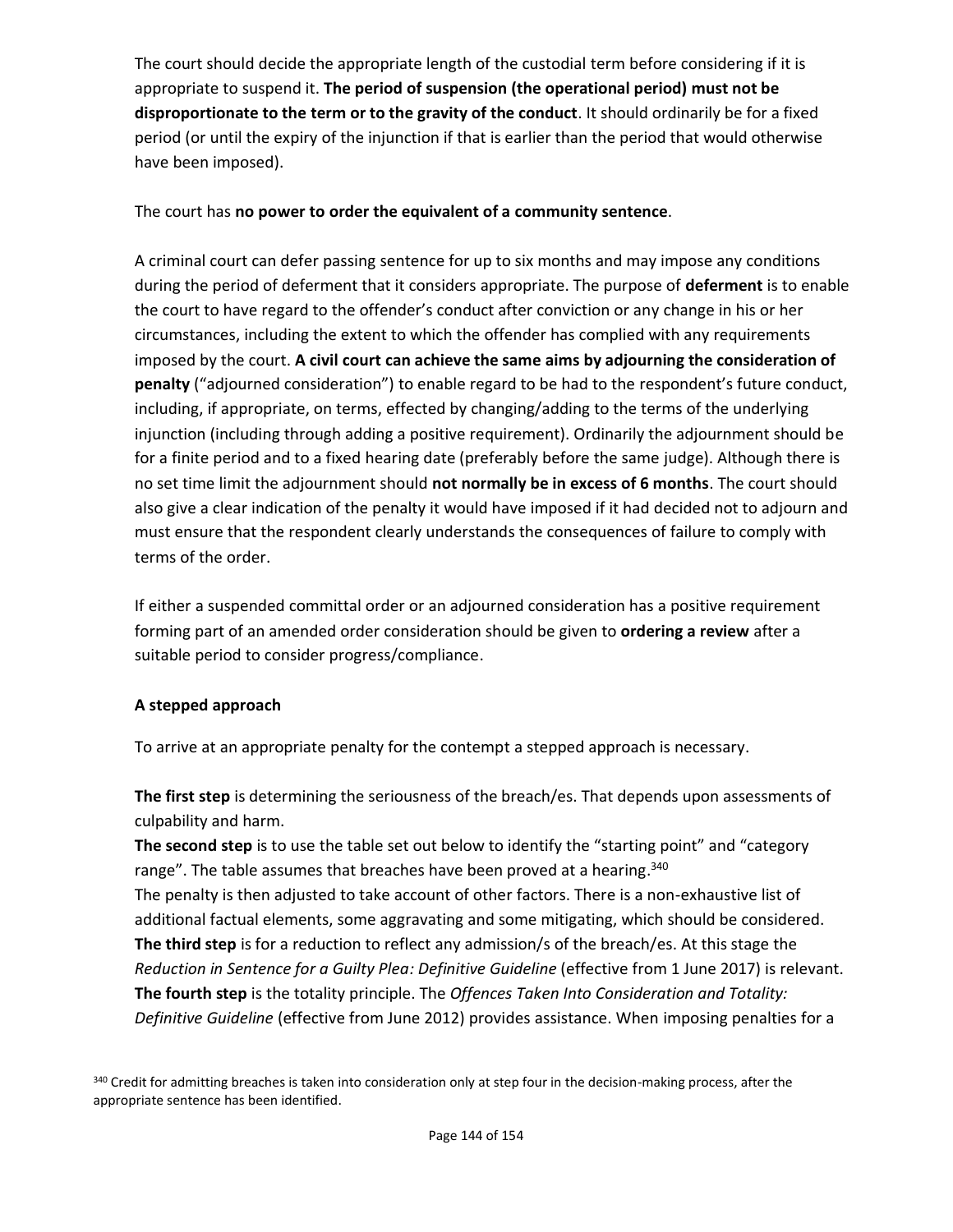number of breaches (or when there has been a breach of a suspended order for committal and further breaches) the total penalty should reflect all the offending behaviour and be just and proportionate. There is guidance for the criminal courts as to when concurrent and consecutive sentences are appropriate. The result at this stage should be the shortest period of custody which the seriousness of the offender's breaches can properly justify.

The **fifth step** is to consider whether any order for committal to prison should be suspended. The **sixth step** is to take into account any time spent in custody on remand.

The **seventh step** is to give reasons for, and explain the effect of, the penalty imposed.

The **eighth** step is to consider, if a positive requirement has been imposed through variation of the order, if there should there be a review hearing to assess progress/compliance.

### **Step one**

Determining the relevant categories of culpability and harm. Culpability:

There are three levels:

- A High culpability; very serious breach or persistent serious breaches
- B Deliberate breach falling between A and C
- C Lower culpability; Minor breach/es

#### Examples of category A may include, but are not limited to:

| Violence or threat of serious violence                                     |  |
|----------------------------------------------------------------------------|--|
| Significant degree of premeditation                                        |  |
| Intention to engage in more serious behaviour than actually achieved (e.g. |  |
| where the respondent was arrested or disturbed before able to complete     |  |
| intended behaviour)                                                        |  |

Examples of category C may include, but are not limited to:

| No intention to cause harm or distress and no harm or distress reasonably |
|---------------------------------------------------------------------------|
| foreseeable from the breach                                               |
| Breach is incidental to some other lawful activity (e.g. entering a       |
| prohibited area to use a shortcut)                                        |
| Lack of premeditation or inadvertent breach                               |
|                                                                           |

Harm:

The level of harm is determined by weighing up all the factors of the case to determine the harm that was caused or was at risk of being caused by the breach/es.

In assessing any risk of harm posed by the breach/es, consideration should be given to the facts or activity which led to the order being made.

- Category 1 Breach causes very serious harm/distress
- Category 2 Cases falling between categories 1 and 3
- Category 3 Breach causes little or no harm/distress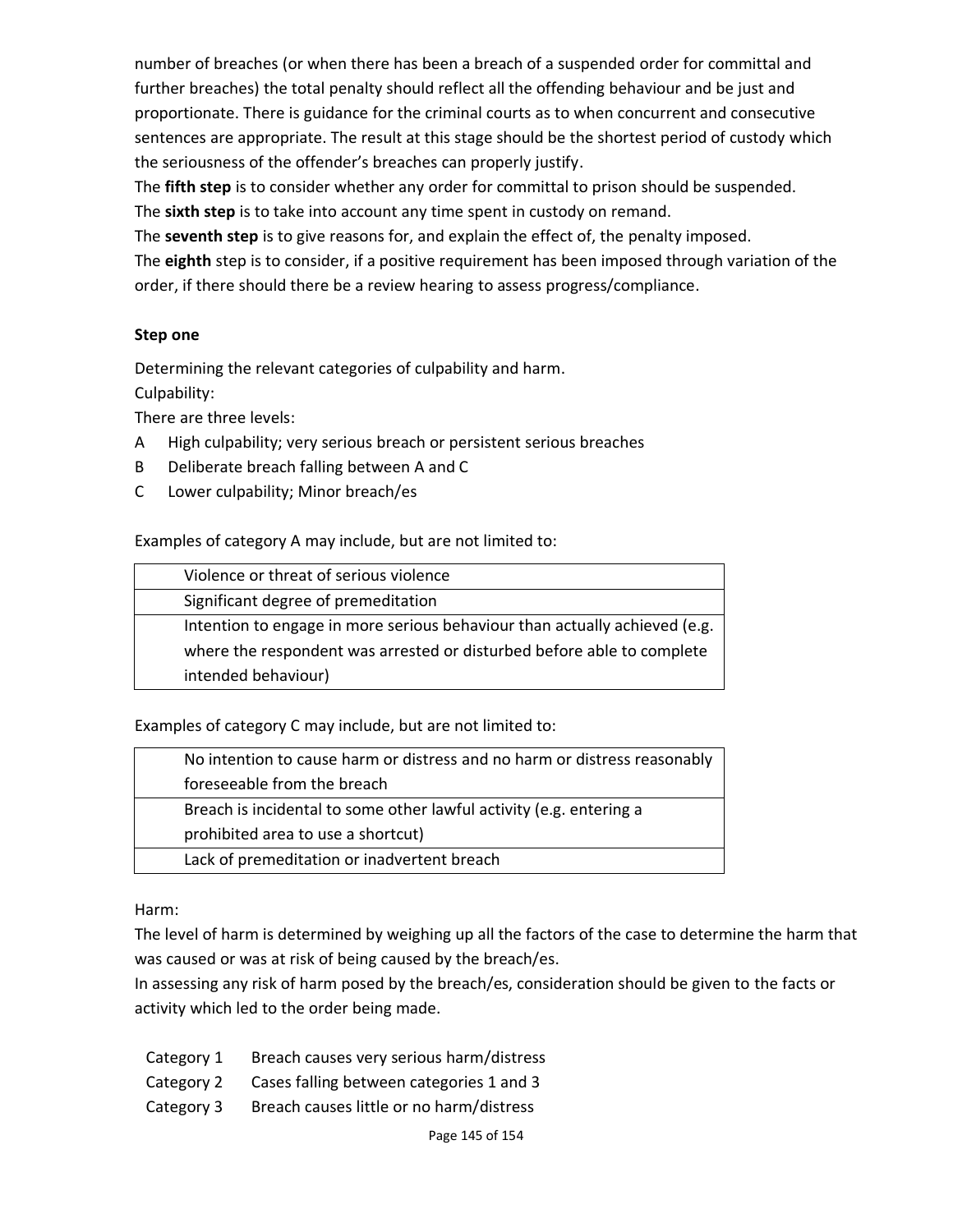Examples of category 1 may include, but are not limited to:

| Injury or threat of serious injury                 |  |
|----------------------------------------------------|--|
| Significant damage to property                     |  |
| Elderly or vulnerable person affected by breach/es |  |
| Causes a resident to move home                     |  |

Examples of category 3 may include, but are not limited to:

| No person(s) actually inconvenienced                                  |
|-----------------------------------------------------------------------|
| Breach comprises mere presence in unauthorised location other than in |
| circumstances comprising greater harm                                 |

#### **Step two**

Having determined the categories at step one, the court should use the corresponding starting point to reach a preliminary penalty.

| Harm              |                    | <b>Culpability</b> |                    |  |
|-------------------|--------------------|--------------------|--------------------|--|
|                   | A                  | B                  | C                  |  |
| Category 1        | Starting point:    | Starting point:    | Starting point:    |  |
|                   | 6 months           | 3 months           | 1 month            |  |
|                   | Category range:    | Category range:    | Category range:    |  |
|                   | 8 weeks to 18      | adjourned          | adjourned          |  |
|                   | months             | consideration to 6 | consideration to 3 |  |
|                   |                    | months             | months             |  |
| <b>Category 2</b> | Starting point:    | Starting point:    | Starting point:    |  |
|                   | 3 months           | 1 month            | adjourned          |  |
|                   | Category range:    | Category range:    | consideration      |  |
|                   | adjourned          | adjourned          | Category range:    |  |
|                   | consideration to 6 | consideration to 3 | adjourned          |  |
|                   | months<br>months   |                    | consideration to 1 |  |
|                   |                    |                    | month              |  |
| Category 3        | Starting point:    | Starting point:    | Starting point:    |  |
|                   | 1 month            | adjourned          | adjourned          |  |
|                   | Category range:    | consideration      | consideration      |  |
|                   | adjourned          | Category range:    | Category range:    |  |
|                   | consideration to 3 | adjourned          | No order/fine to   |  |
|                   | months             | consideration to 1 | two weeks          |  |
|                   |                    | month              |                    |  |

The preliminary penalty may then be adjusted to take account of any additional factual elements providing the context of the breach/es and factors relating to the respondent.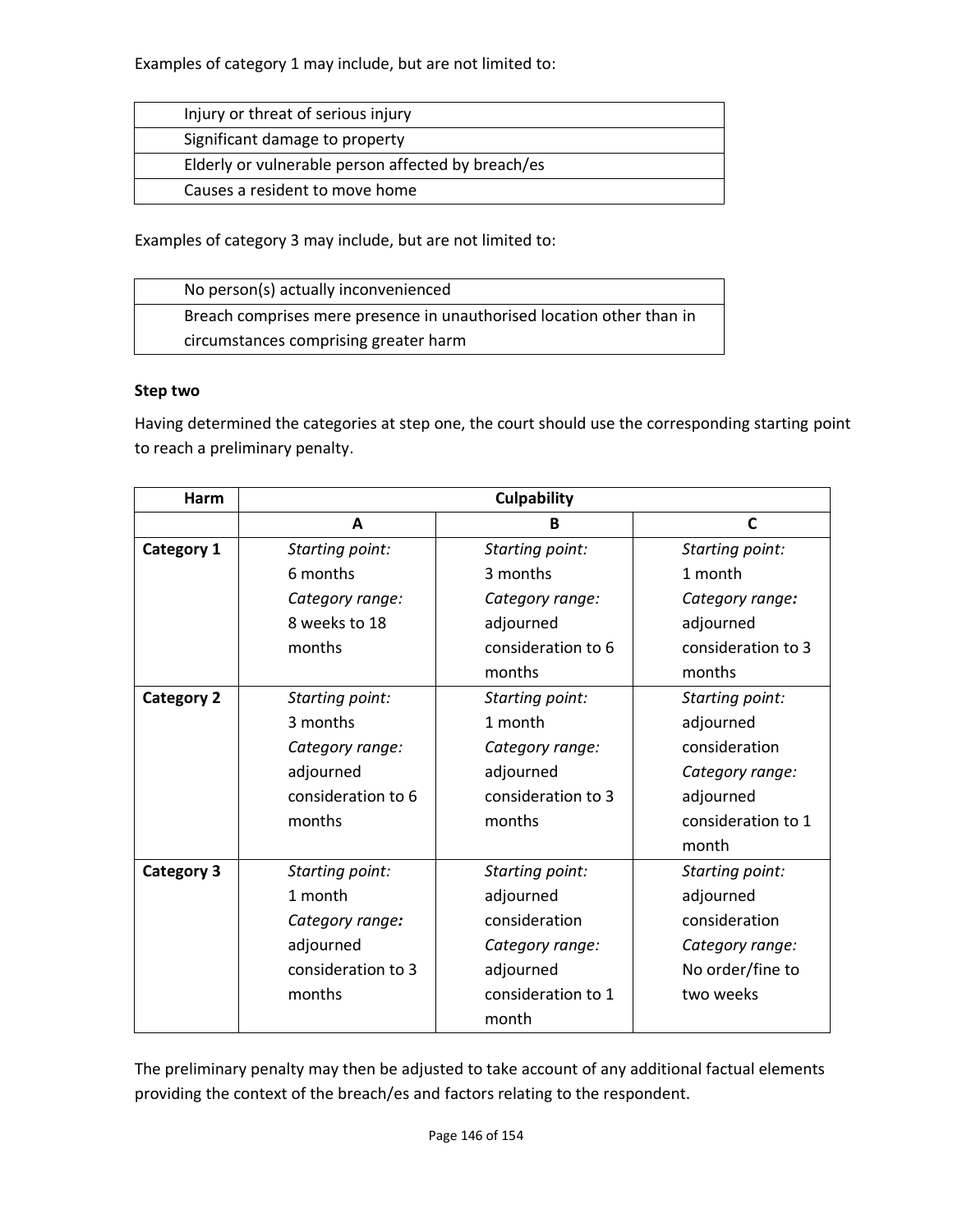A non-exhaustive list of additional factual elements is set out below. Consideration must be given to whether any combination of these, or other relevant factors, should result in an upward or downward adjustment from the starting point. Care must be taken not to "double count" factors i.e. factors should be ignored if already taken into account in arriving at the preliminary penalty. In some cases, having considered these factors, it may be appropriate to move outside the identified category range.

Examples of factors increasing seriousness:

- history of disobedience of court orders
- breach committed shortly after the order was made
- targeting of a person the order was made to protect or a witness in the original proceedings
- victim, or protected subject of order breached, is particularly vulnerable due to age, disability, culture, religion, language, or other factors.

Examples of factors reducing seriousness or reflecting personal mitigation:

- breach committed after long period of compliance
- genuine remorse
- age and/or lack of maturity where it affects the responsibility of the respondent
- ill health, mental disorder or learning disability
- sole or primary carer for dependent relatives.

### **Step three**

Reduction in the penalty for any admissions made. The court should take account of any reduction for admitting the breach/es in accordance with the *Reduction in Sentence for a Guilty Plea: Definitive Guideline.* 

### **Step four**

If penalties are being imposed for more than one breach, or where the respondent is in breach of a suspended committal order, <sup>341</sup> consideration must be given to whether the total penalty is just and proportionate to the breach/es in accordance with the *Offences Taken Into Consideration and Totality: Definitive Guideline.* 

### **Step five**

If the penalty is a custodial term, consideration must be given to whether it should be suspended. The following factors should be weighed in considering whether it is possible to suspend the committal order:

(a) Factors indicating that it would **not** be appropriate to suspend a custodial order:

- The respondent presents a risk/danger to others.
- Appropriate punishment can only be achieved by immediate custody.
- History of poor compliance with court orders.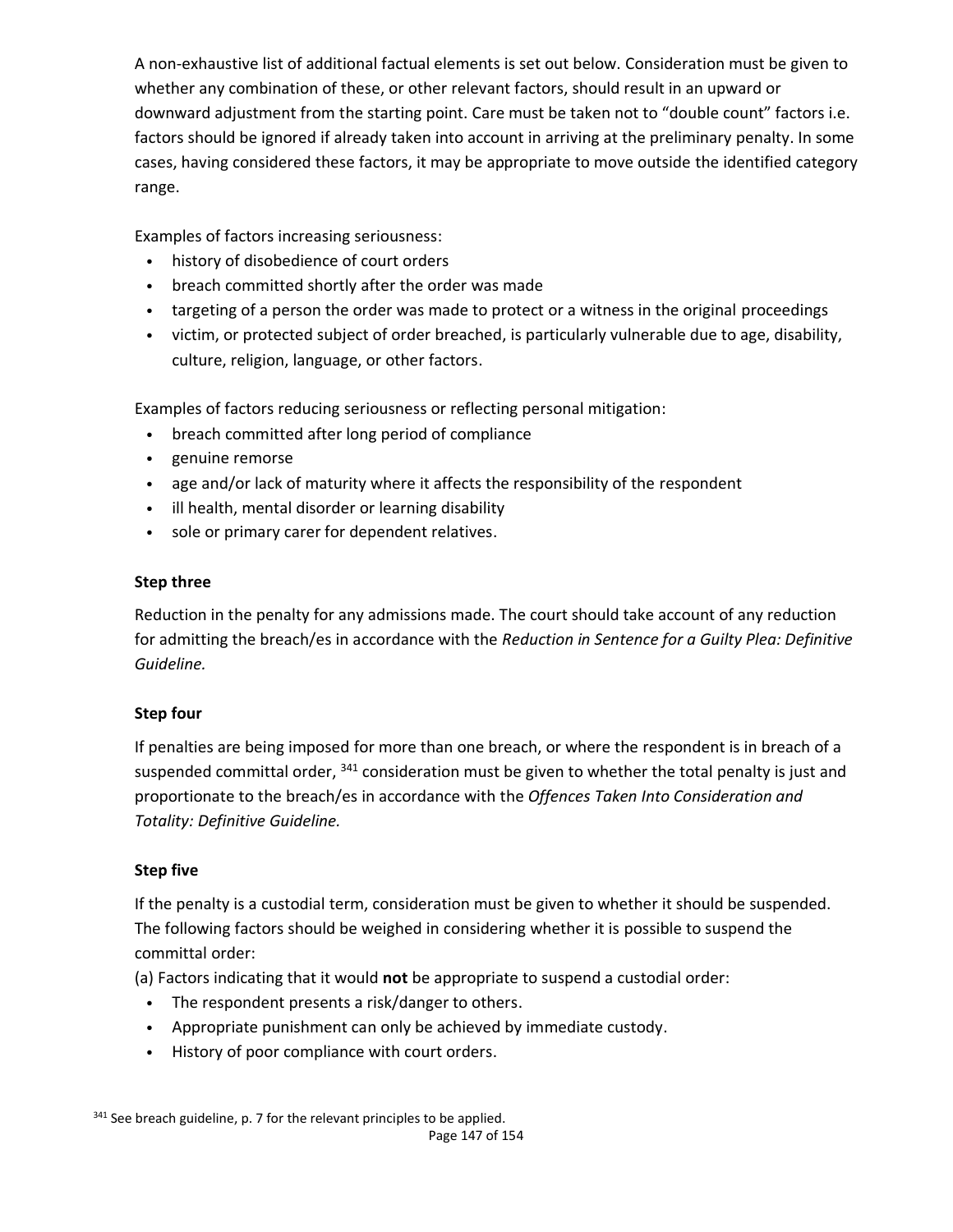(b) Factors indicating that it **may** be appropriate to suspend the committal order:

- Realistic prospect of rehabilitation/addressing the underlying causes of anti-social behaviour.
- Strong personal mitigation.
- Immediate custody will result in significant harmful impact upon others.

The period of suspension (the operational period) must not be disproportionate to the custodial term or to the gravity of the conduct. It should ordinarily be for a fixed period (or until the expiry of the injunction if that is earlier than the period that would otherwise have been imposed).

Steps/further steps to address underlying causes of the anti-social behaviour can be effected by changing/adding to the terms of the underlying injunction (including through adding a positive requirement $342$ ).

#### **Step six**

Consideration must be given to adjusting an immediate custodial term to reflect for time spent on remand. Unlike in the criminal courts, this will not happen automatically, so unless it is specifically addressed no account will be taken of any period on remand.

#### **Step seven**

Using plain language, reasons should be given for the penalty imposed, and also:

- the effect of the penalty i.e. how long will actually be served in prison
- the right to apply to purge contempt
- that permission to appeal is not needed
- the time limit for and route of appeal.

#### **Step eight**

If a positive requirement has been imposed through variation of the order, consideration should be given to ordering a review after a suitable period to assess compliance/progress.  $343$ 

<sup>342</sup> Subject to the procedural requirements for the variation of the injunction and the ordering of a positive requirement set out in sections 3 and 8 of the 2014 Act.

<sup>343</sup> The review, which could be after a month or six weeks depending on the nature of the requirement, could consist of consideration of a report by the person supervising compliance with the requirement/s.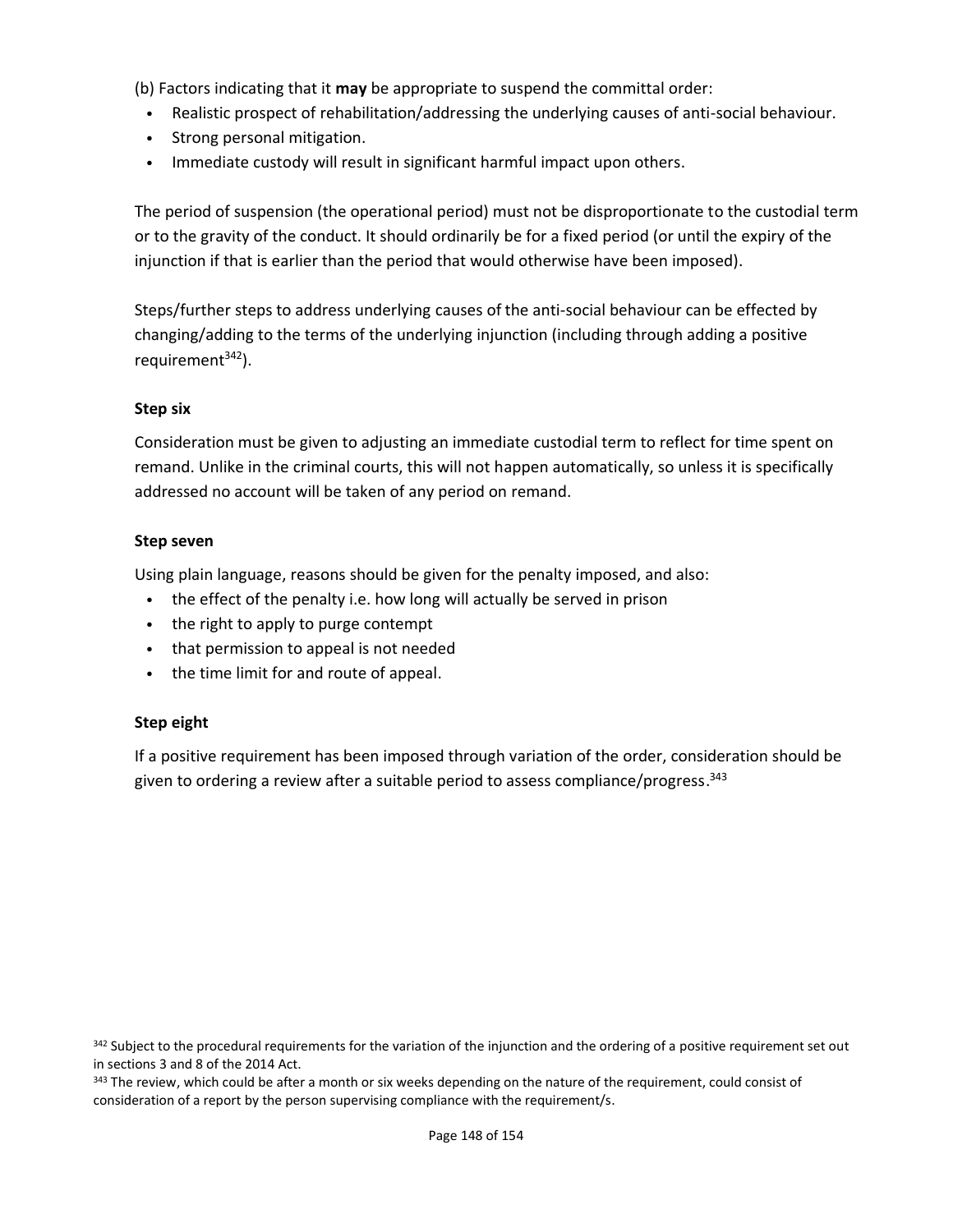## **Annex 2: Revised N79**

Case No.:

IN THE COUNTY COURT AT SITTING AT [insert address] ON [insert date] BEFORE [insert name of judge] BETWEEN

*Insert name of claimant* 

and

*Insert name of defendant* 

- 1. On [insert date] the court made injunction orders against the defendant under
	- (a) the Anti-Social Behaviour Crime and Policing Act 2014
	- (b) the Policing and Crime Act 2019
	- (c) the Protection from Harassment Act 1997

*(delete as appropriate)* 

[with powers of arrest attached to paragraphs………….]

The order was modified and amended by orders on [insert dates] (*delete as applicable)*

2. On [insert date] the defendant was brought before the court further to [having been arrested under] [the power of arrest] [a warrant of arrest issued by the court on [insert date]] [served with an application notice for their committal to prison for contempt of court] (*delete as applicable*). for allegedly disobeying the order which provided that the defendant must not:

| Insert part of order allegedly breached |
|-----------------------------------------|
|                                         |
|                                         |

and the court [heard the allegations] [listed the allegations for hearing] [and remanded the defendant on bail/ in custody] (*delete as applicable)* until [please insert date]

- 3. The defendant was informed of the entitlement to legal aid and how to try and find local practitioners who may undertake publicly-funded work.
- 4. The court also ordered *(delete or insert the terms of an order made)*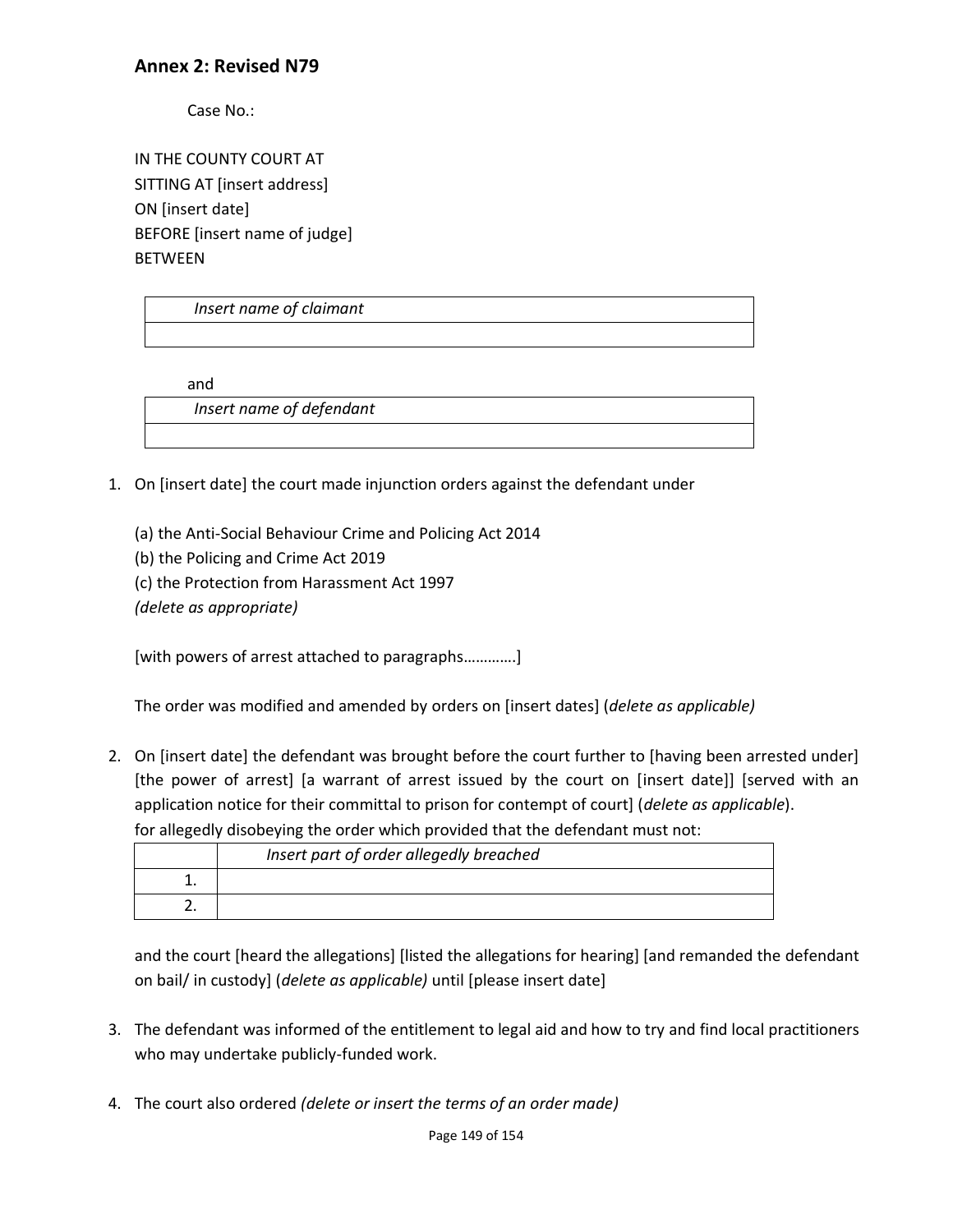[Signed by the judge]

5. I [insert name of officer] gave a copy of this form to the respondent as soon as practicable after the hearing

[Signed]

6. On [insert date] having heard the defendant /counsel for the defendant/ solicitor for the defendant *(delete as applicable)* and having considered

(a) the following evidence

| Witness statement and/or oral evidence of |
|-------------------------------------------|
|                                           |
|                                           |

[and/or]

(b) admissions made by the defendant in open court

*(delete as applicable*)

the court found it was satisfied so that it was sure that the defendant had disobeyed the order by

| Insert breach |
|---------------|
|               |
|               |

and the court imposed the following sentence(s) for those breach(es)

| Insert sentence(s) |
|--------------------|
|                    |
|                    |

### 7. Accordingly it was ordered that

*Insert name of defendant* 

be committed for contempt to prison for a [total] period of [insert days] [suspended until [insert date] on condition that [i*nsert conditions*]] *(delete as applicable).*

8. The court made no order/ the following order as to costs *(delete and/or insert as appropriate)*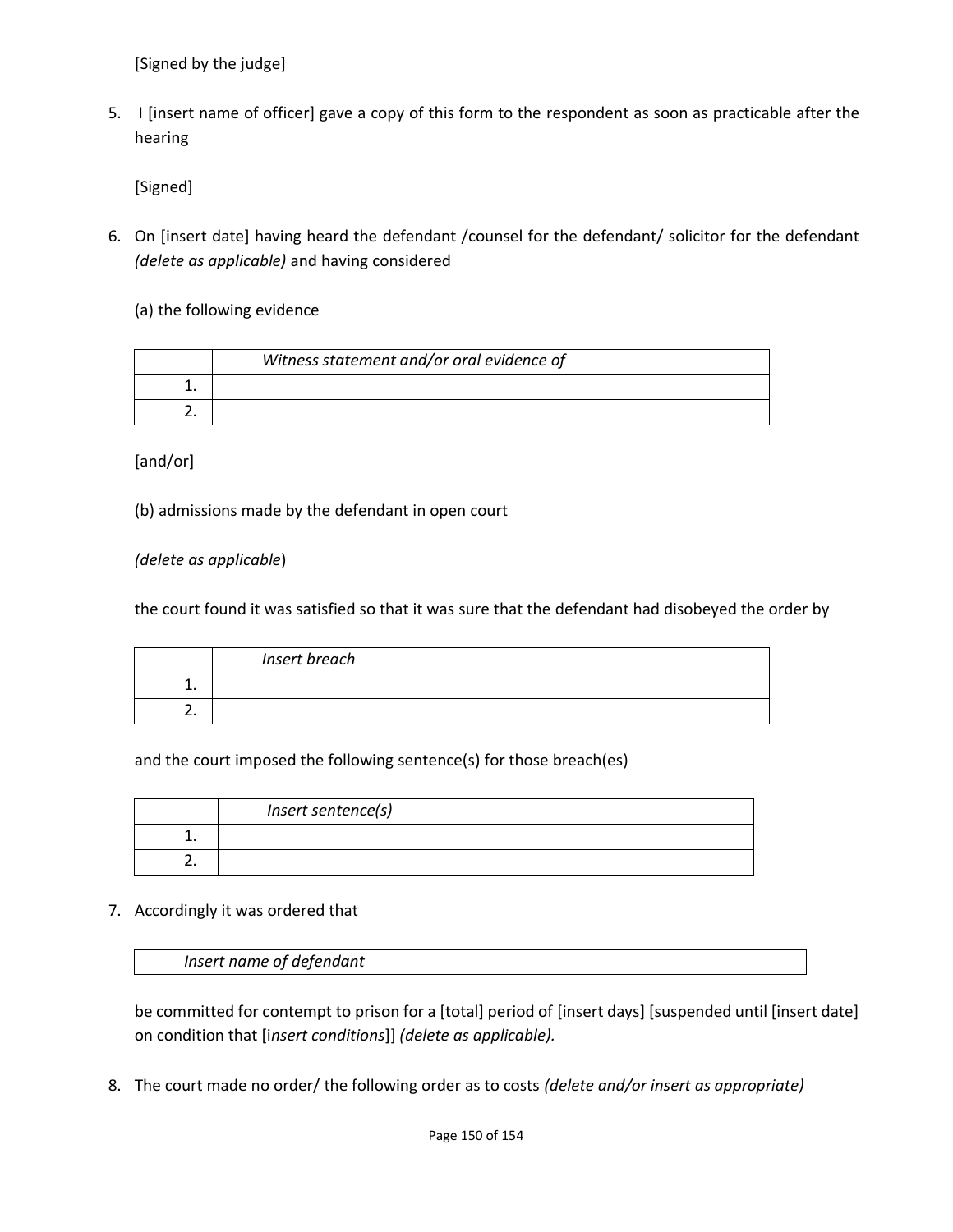- 9. The defendant was informed of
	- (a) the effect of the sentence; $344$
	- (b) the right to apply to purge contempt;  $345$
	- (c) the right<sup>346</sup> to appeal without permission, time limit<sup>347</sup> for and the route of appeal.
- 10. A written judgment was handed down/a transcript of the committal decision was ordered<sup>348</sup> to be prepared on an expedited basis *(delete as appropriate*).

*Note to court staff* 

Copies of the written judgment/transcript of judgment shall be provided to the parties and the national media via the CopyDirect service. Copies shall also be supplied to BAILII and to the Judicial Office at judicialwebupdates@judiciary.gsi.gov.uk for publication on their websites as soon as reasonably practicable.349

[Signed by the judge]

11. I *(name of officer)* certify that I served the defendant with a copy of this order by:

(a) delivery by hand to the defendant before he/she was taken from the court building or other place of arrest to the place of detention

(b) delivery by hand to the defendant at [time] on [date] 20…. at [place] *(delete as appropriate).* 

[Signed]

A copy of this form:

(a) must be retained on the court file;

(b) is to be sent to the national media via the CopyDirect service at

alerts.service@pressassociation.com and to the Judicial Office at

344 Time on remand is not deducted from the sentence imposed unless the judge has specifically ordered that it should be. The respondent will ordinarily be released as soon as he/she has served one half of the sentence imposed.<br><sup>345</sup> Any person sentenced for contempt of court, has the right, if he/she can establish genuine regret and a genuine pr to future conduct, to make application to the court which sentenced him/her to purge the contempt. The procedural requirements for the discharge of a person in custody are set out in the CPR 81.10 and CPR 23 and should be followed.

346 An appeal against a committal order (including a suspended committal order) does not require permission to appeal. Any other form of order in contempt proceedings e.g. a fine or an order that the respondent pay the applicant's costs is not "a committal order" and permission to appeal is required.

347 An application to appeal must be filed at the Court of Appeal within 21 days after the decision unless the judge specifies a shorter or longer period.

<sup>348</sup> If either an order for committal or a suspended committal order has been made.

<sup>349</sup> See Practice Direction in respect of committals for contempt of court-open court: 26 March 2015 paragraphs 14 and 15; applies if either an order for committal or a suspended committal order has been made.

Page 151 of 154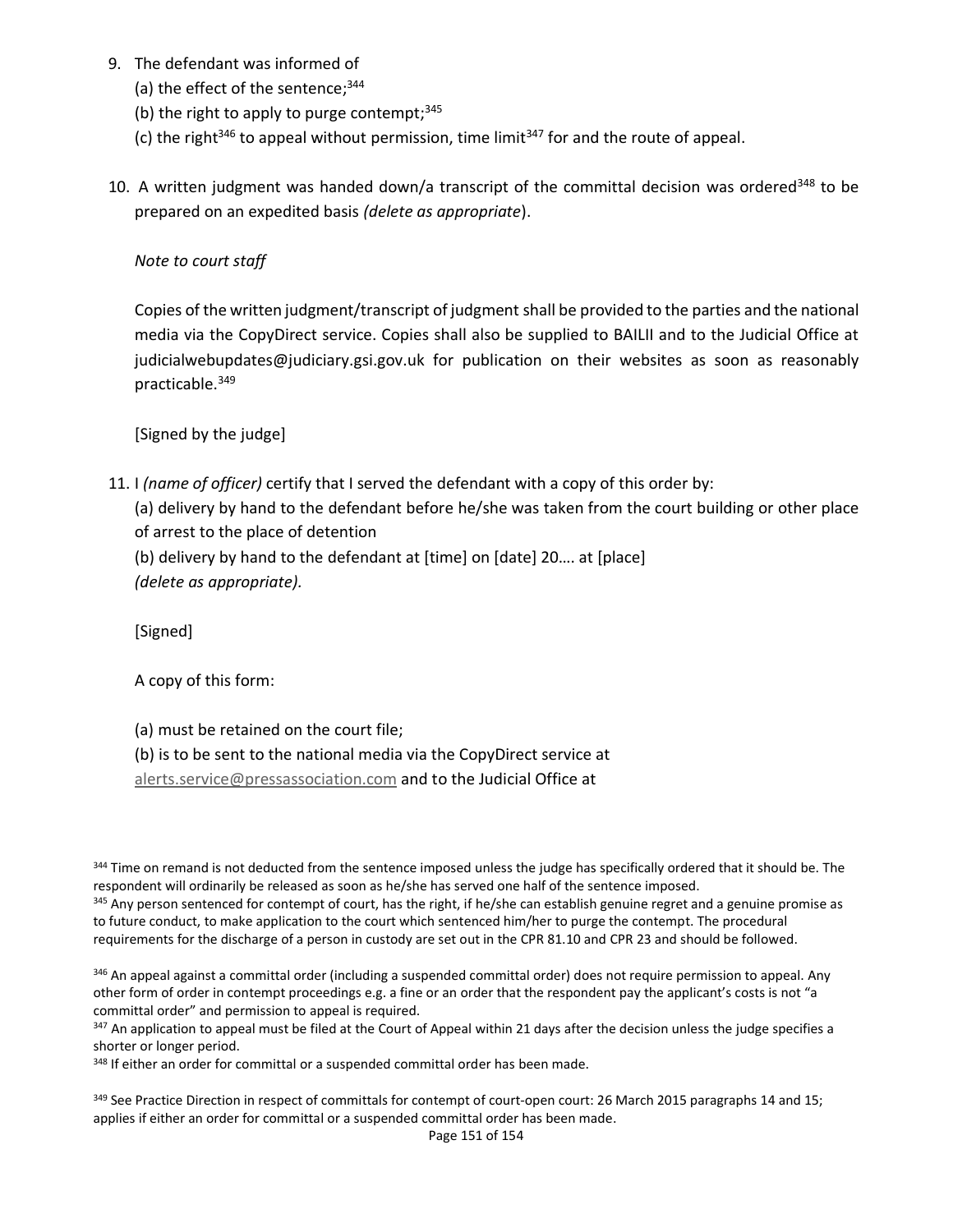judicialwebupdates@judiciary.gsi.gov.uk for publication on the website of the Judiciary of England and Wales.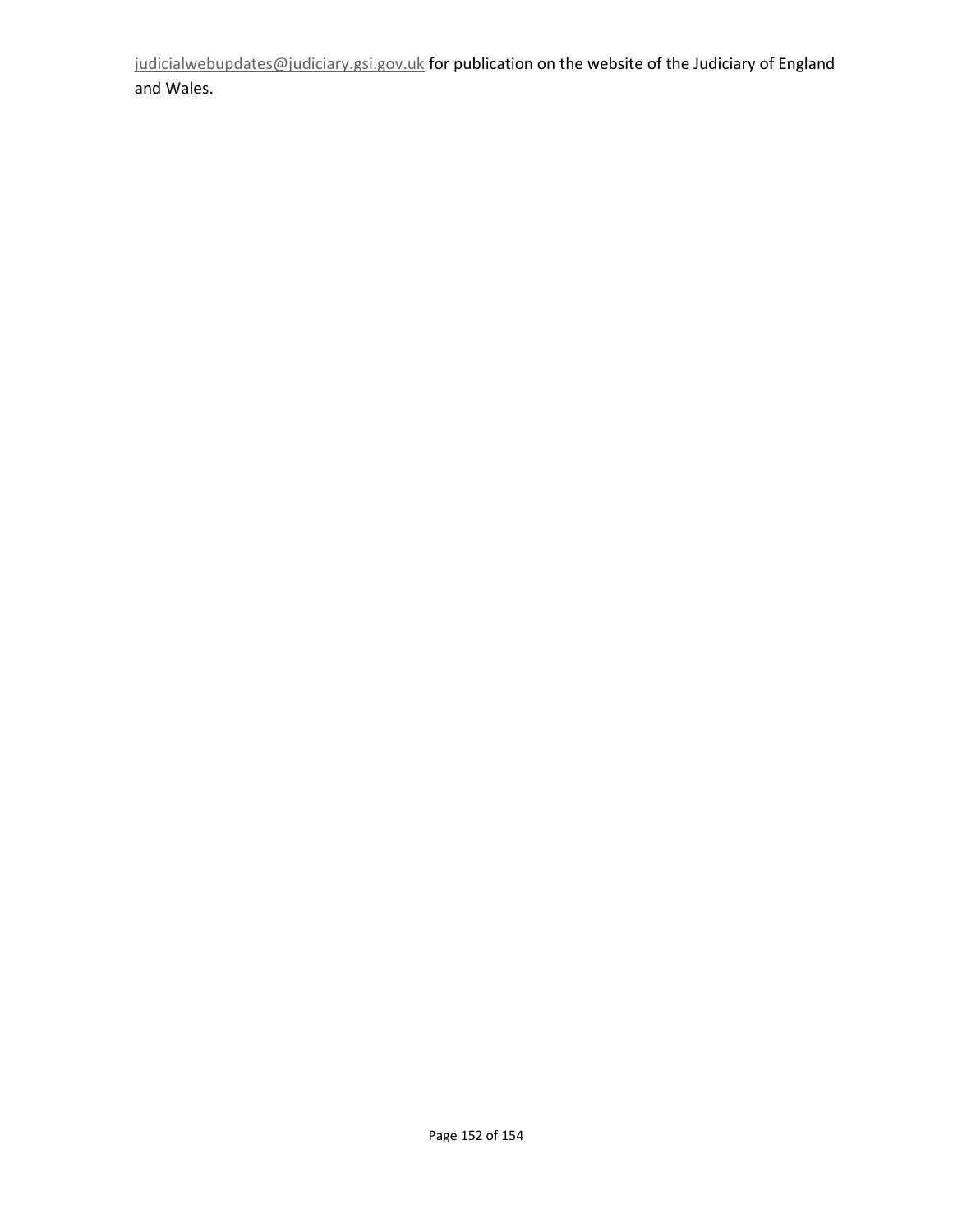# **Annex 3: List of abbreviations**

| A&E             | <b>Accident and Emergency</b>                             |
|-----------------|-----------------------------------------------------------|
| <b>ABC</b>      | Acceptable Behaviour Contract                             |
| <b>ADTJ</b>     | Alcohol, Drugs, Tobacco and Justice                       |
| ASB             | <b>Anti-Social Behaviour</b>                              |
| <b>ASBCPA</b>   | Anti-Social Behaviour Crime and Policing Act              |
| <b>ASBI</b>     | Anti-Social Behaviour Injunctions                         |
| <b>ASBO</b>     | Anti-Social Behaviour Order                               |
| <b>ATRs</b>     | <b>Alcohol Treatment Requirements</b>                     |
| <b>BAILII</b>   | British and Irish Legal Information Institute             |
| CBO             | Criminal Behaviour Order                                  |
| <b>CFA</b>      | <b>Conditional Fee Arrangement</b>                        |
| CHaRMM          | <b>Community Harm and Risk Management Meetings</b>        |
| CI.             | Criminal Injunction                                       |
| <b>CJC</b>      | <b>Civil Justice Council</b>                              |
| <b>CLA</b>      | Civil Legal Advice Service                                |
| <b>CMARACs</b>  | <b>Community Multi-Agency Risk Assessment Conferences</b> |
| <b>CPN</b>      | <b>Community Protection Notice</b>                        |
| <b>CPR</b>      | <b>Civil Procedure Rules</b>                              |
| <b>CPRC</b>     | Civil Procedure Rule Committee                            |
| <b>CPS</b>      | <b>Crown Prosecution Service</b>                          |
| <b>CSP</b>      | <b>Community Safety Partnerships</b>                      |
| DCJ             | Designated Civil Judge                                    |
| <b>ECHR</b>     | <b>European Convention of Human Rights</b>                |
| <b>EWCA Civ</b> | England and Wales Court of Appeal (Civil division)        |
| <b>EWHC</b>     | England and Wales High Court                              |
| <b>HMCTS</b>    | Her Majesty's Courts and Tribunals Services               |
| LASPO           | Legal Aid, Sentencing and Punishment of Offenders Act     |
| L&D             | NHS Liaison and Diversion Service                         |
| <b>MARACs</b>   | Multi-Agency Risk Assessment Conferences                  |
| <b>MASH</b>     | Multi-Agency Safeguarding Hubs                            |